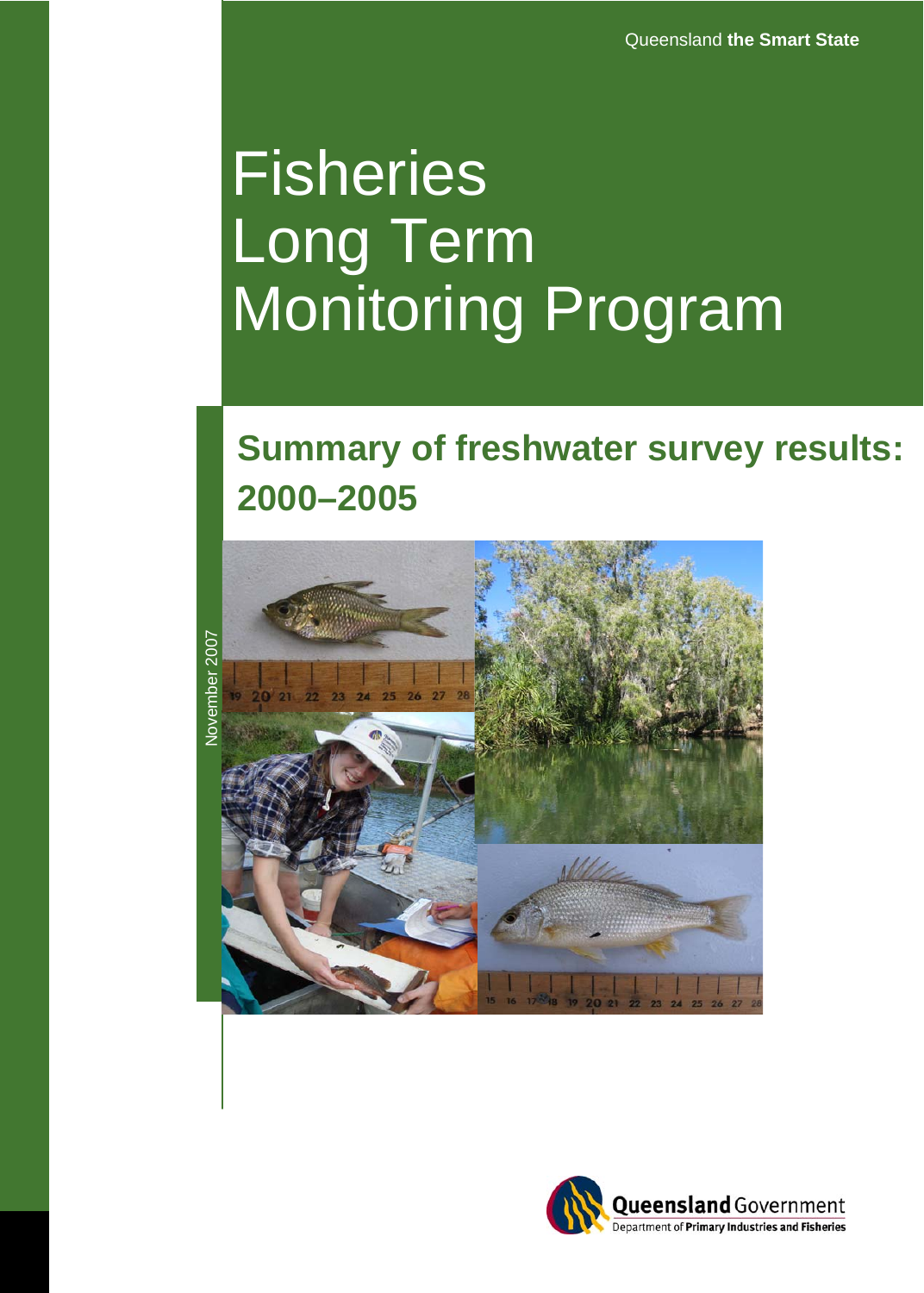# Fisheries Long Term Monitoring Program

## **Summary of freshwater survey results: 2000–2005**

November 2007 November 2007

> Wayne Hagedoorn Darren Smallwood

Department of Primary Industries and Fisheries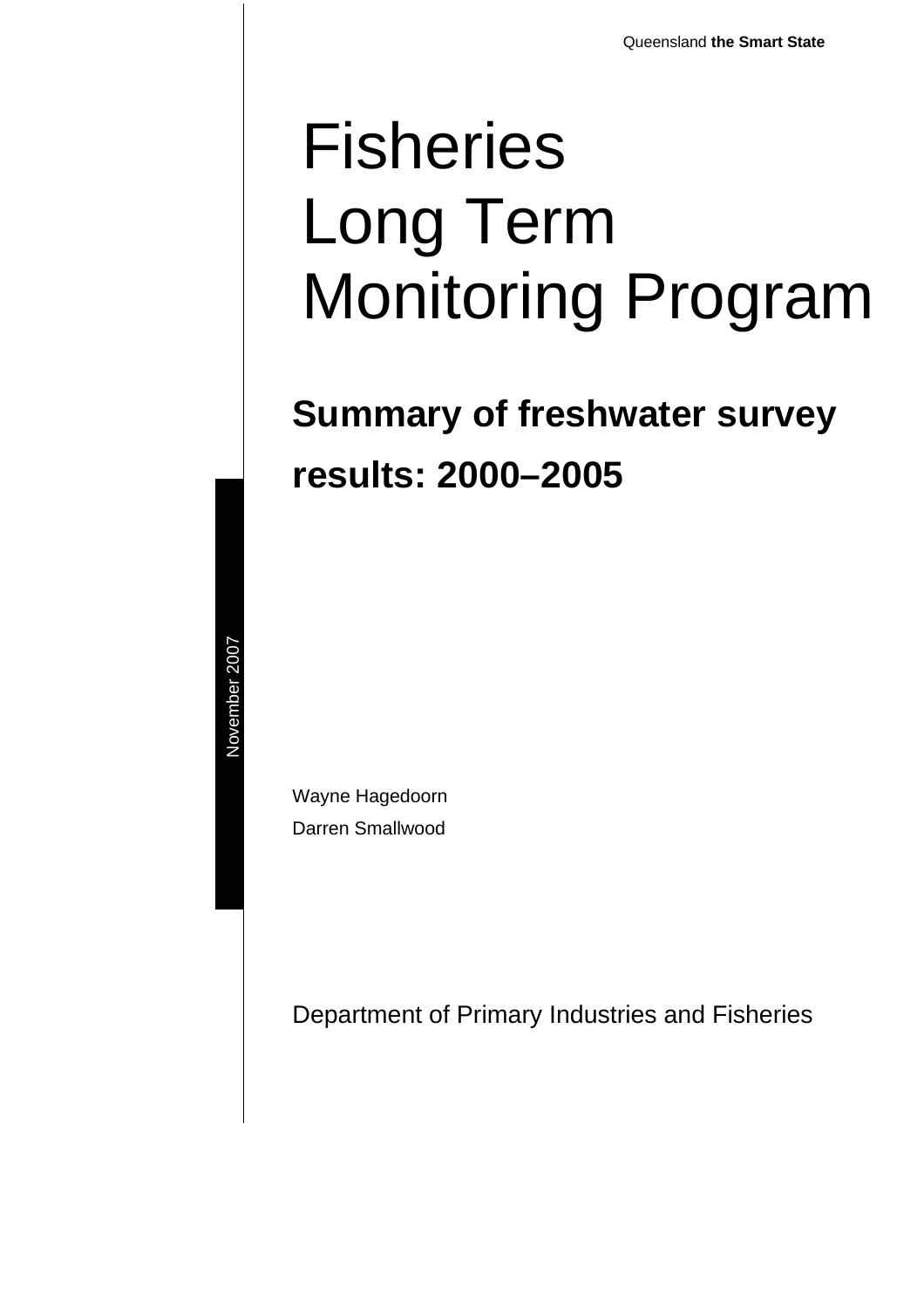Department of Primary Industries and Fisheries Queensland

PR 07–3280

#### **This document may be cited as:**

Hagedoorn, W.L., and Smallwood, D.G. (2007). Fisheries Long Term Monitoring Program— Summary of freshwater survey results: 2000–2005. Department of Primary Industries and Fisheries, Brisbane, Australia.

#### **Acknowledgements:**

Special thanks goes to the many land owners for allowing staff access to the sampling reaches that are on their properties. Without their support the majority of the work would not have been possible.

The dedication of the Long Term Monitoring Team (north and south) members as well as other DPI&F staff involved in the surveys is gratefully appreciated: Chad Lunow, Terry Vallance, Sarah Kistle, Darren Rose, Sue Helmke, Vincent Brozek, Carissa Fairweather, Paul Thuesen, Steve Bailey, Andrew Kaus, Malcom Pearce, Lloyd Shepherd, Will Bowman, Joseph Sariman, Claire Van Der Geest, Sophie King, Jason McGilvray, Eddie Jebreen, Ian Breddin, Michael Hutchison, Ricky Midgley, Bart Mackenzie, Richard Marsh, Jonathan Yantsch, Jonathan Staunton-Smith, Darren Roy.

Thanks to Bob Mayer for help with data analyses, Joanne Atfield and Darella Chapman for assistance with design and editing, and to John Russell, Sue Helmke, Eddie Jebreen and Malcolm Dunning for reviewing the manuscript. Many thanks to Jeff Johnson from the Queensland Museum for his support in the identification of numerous fish samples.

#### **General disclaimer:**

The Department of Primary Industries and Fisheries (DPI&F) seeks to maximise the economic potential of Queensland's primary industries on a sustainable basis.

While every care has been taken in preparing this publication, the State of Queensland accepts no responsibility for decisions or actions taken as a result of any data, information, statement or advice, expressed or implied, contained in this report.

### **© The State of Queensland, Department of Primary Industries and Fisheries 2007**

Copyright protects this material. Except as permitted by the *Copyright Act 1968* (Cwth), reproduction by any means (photocopying, electronic, mechanical, recording or otherwise), making available online, electronic transmission or other publication of this material is prohibited without the prior written permission of the Department of Primary Industries and Fisheries, Queensland.

Inquiries should be addressed to: Intellectual Property and Commercialisation Unit Department of Primary Industries and Fisheries GPO Box 46 Brisbane Qld 4001

Or [copyright@dpi.qld.gov.au](mailto:copyright@dpi.qld.gov.au) Telephone: +61 7 3404 6999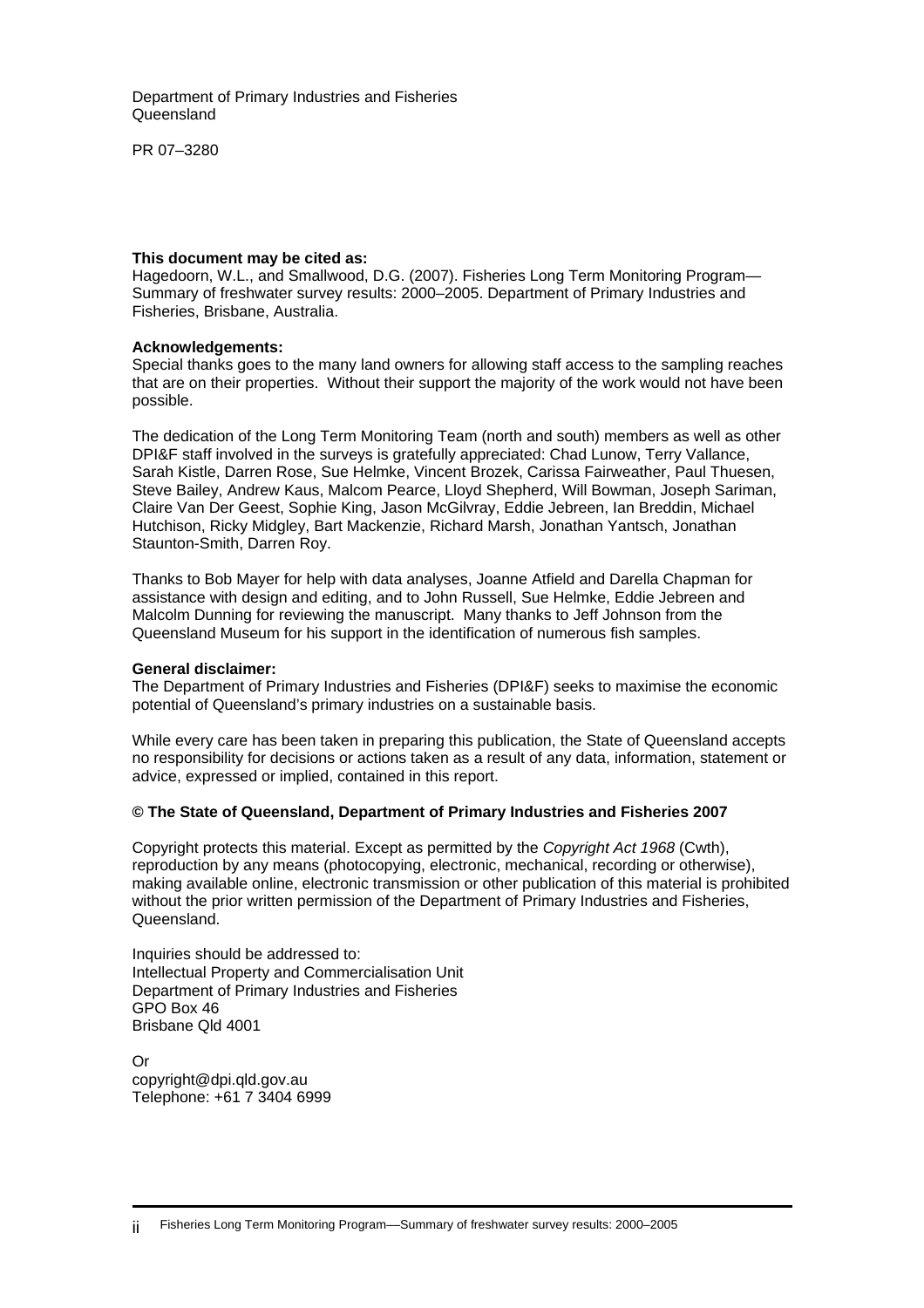## **Contents**

| <b>Acronyms</b>                         | iv                      |
|-----------------------------------------|-------------------------|
| <b>Summary</b>                          | 1                       |
| Long Term Monitoring Program background | $\mathbf{2}$            |
| <b>Introduction</b>                     | 3                       |
| <b>Objectives</b>                       | $\overline{\mathbf{4}}$ |
| <b>Methods</b>                          | 4                       |
| <b>Sites</b>                            | 4                       |
| <b>Rivers</b>                           | 5                       |
| Reach selection and sampling            | 6                       |
| <b>Times</b>                            | 6                       |
| On-site procedures                      | $\overline{7}$          |
| Species of interest                     | 9                       |
| Data summaries and analysis             | 10                      |
| Data limitations                        | 10                      |
| <b>Results and discussion</b>           | 11                      |
| <b>Gregory River</b>                    | 11                      |
| <b>Mitchell River</b>                   | 17                      |
| Daintree River                          | 23                      |
| Johnstone River                         | 30                      |
| <b>Herbert River</b>                    | 37                      |
| <b>Mary River</b>                       | 43                      |
| Noosa River                             | 49                      |
| Logan-Albert River                      | 55                      |
| Condamine-Balonne River                 | 61                      |
| Warrego River                           | 66                      |
| <b>Conclusions</b>                      | 72                      |
| <b>References</b>                       | 73                      |
| <b>Appendix</b>                         | 74                      |
|                                         |                         |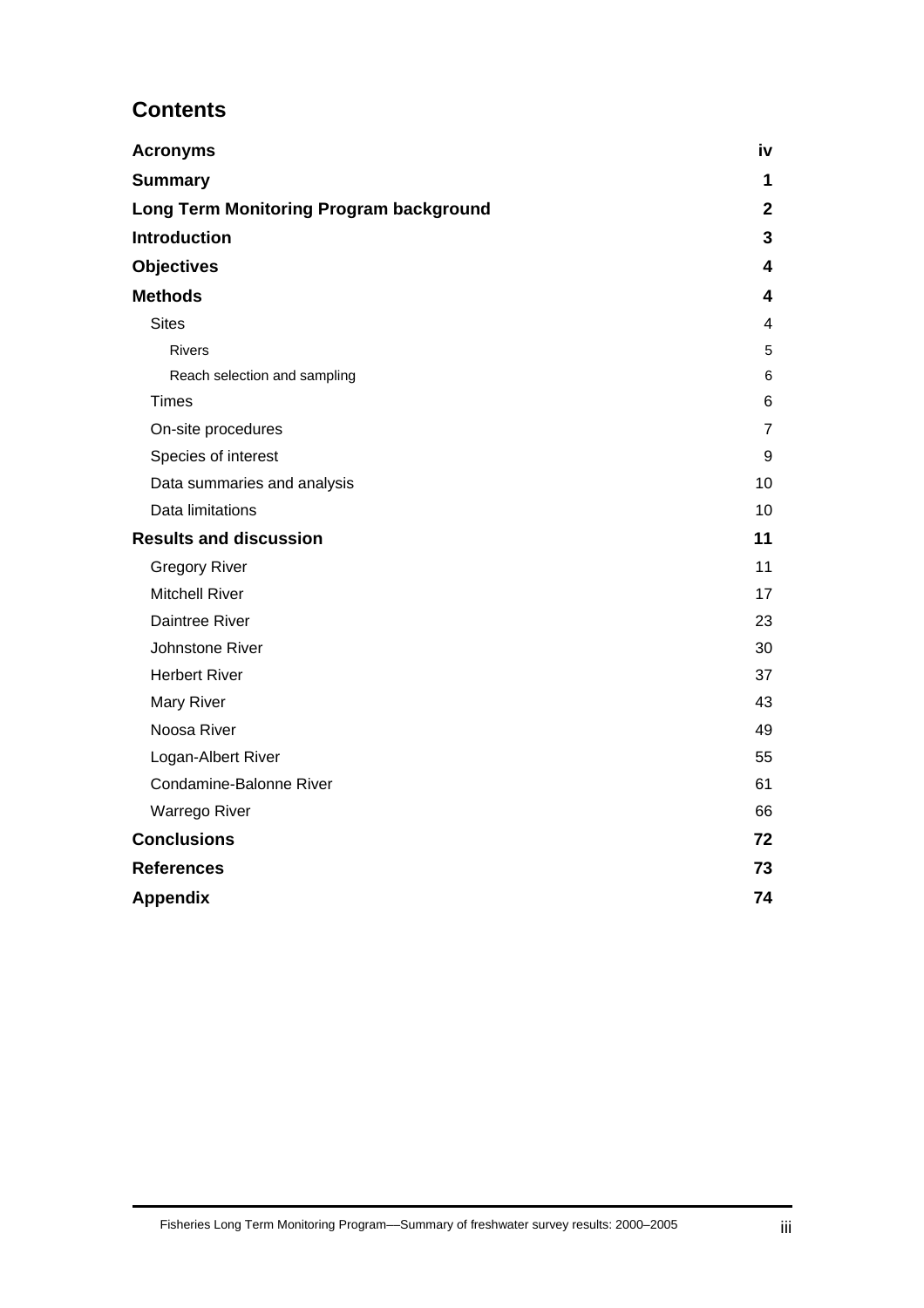## **Acronyms**

| <b>CPUE</b>       | Catch per unit of effort                                   |
|-------------------|------------------------------------------------------------|
| <b>CREB Track</b> | Cairns Regional Electricity Board Track                    |
| DPI&F             | Department of Primary Industries and Fisheries, Queensland |
| <b>LTMP</b>       | Long Term Monitoring Program, DPI&F                        |
| <b>GPS</b>        | <b>Global Positioning System</b>                           |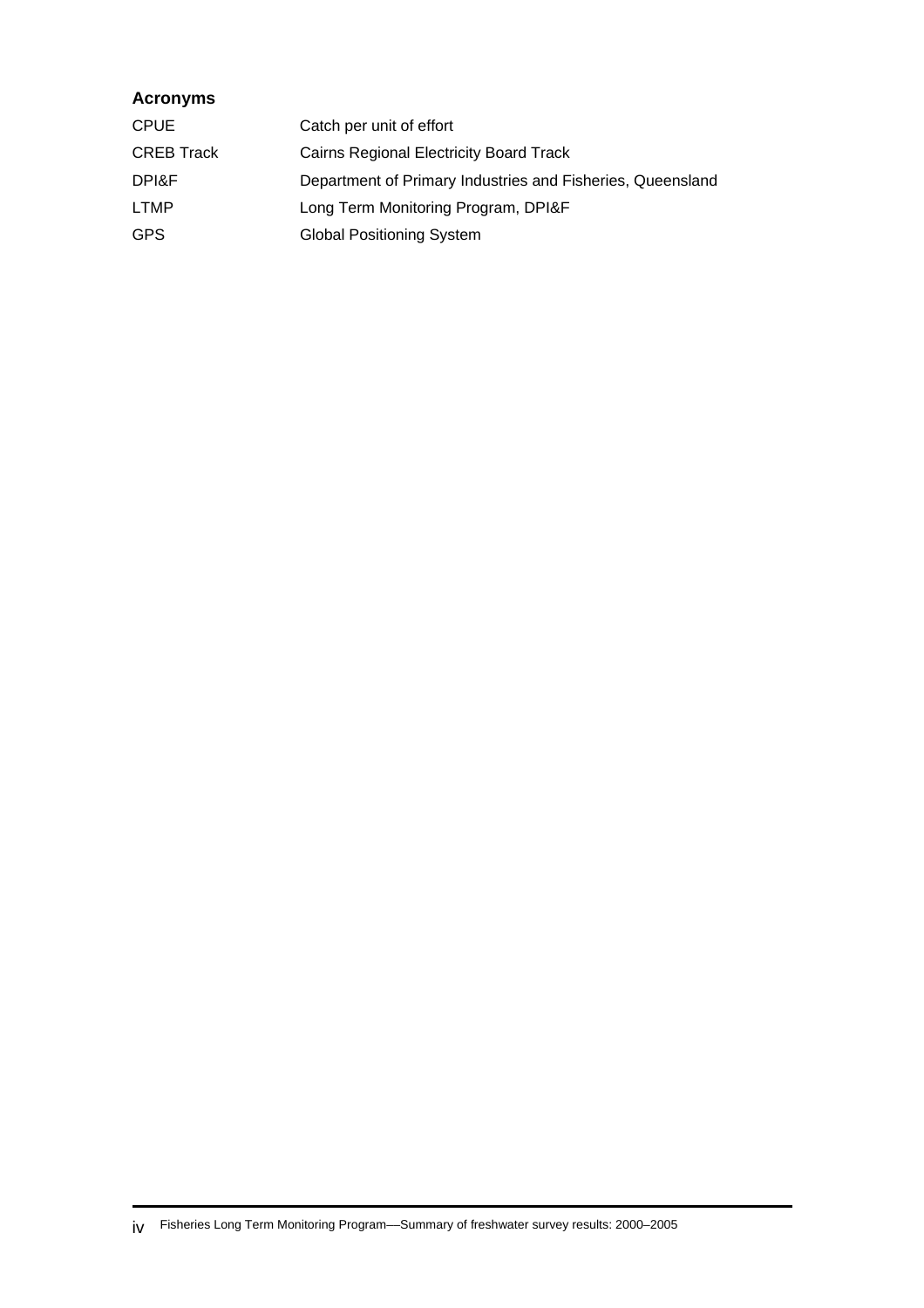## **Summary**

This report is a summary of the data collected in the Fisheries Long Term Monitoring Program freshwater fish surveys from 2000 to 2005.

Queensland's freshwater reaches contain a diverse array of freshwater fish fauna. Over 130 native species are recognised in north eastern Australia which is approximately half of the freshwater fish fauna of the Australian continent (Pusey e*t al*. 2004).

The sustainability of freshwater fish is highly dependent on suitable riverine habitat as species diversity and populations are closely linked to habitat conditions. Exotic fish species including carp *(Cyprinus carpio*), tilapia (*Tilapia, Oreochromis* spp.) and mosquitofish (*Gambusia* spp.) may compete with, or prey on, the eggs and juveniles of native species.

The Department of Primary Industries and Fisheries (DPI&F) Long Term Monitoring Program (LTMP) has monitored the freshwater fish of 10 river systems in Queensland since 2000. The program uses electrofishing sampling techniques to collect annual information on populations of key recreational, commercial and exotic fish species. The program also collects ancillary information on water quality and habitat conditions that may help to correlate changes in fish community structure.

Species diversity in most rivers has remained fairly stable throughout the period of the study. Six exotic fish species have been encountered, with goldfish, European carp and tilapia being of major concern to state agencies.

The six years of sampling has been successful in obtaining a baseline dataset of the fish resources for the ten rivers monitored under the freshwater component of the LTMP.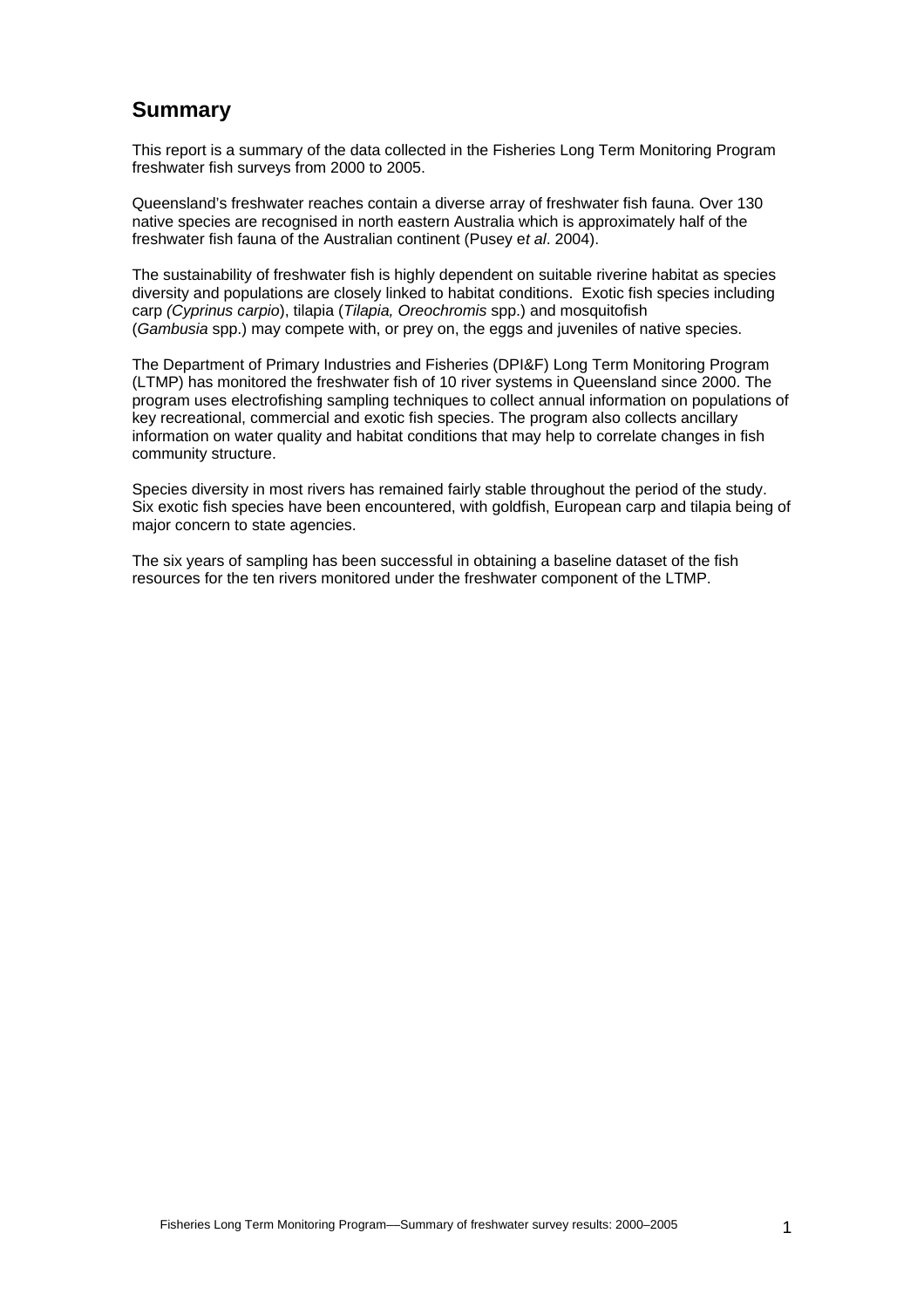## <span id="page-6-0"></span>**Long Term Monitoring Program background**

The Department of Primary Industries and Fisheries (DPI&F), Queensland, manages the State's fish, mollusc and crustacean species and their habitats. As part of this commitment, DPI&F monitors the condition of, and trends in, fish populations and their associated habitats. This information is used to assess the effectiveness of fisheries management strategies and helps ensure that the fisheries remain ecologically sustainable.

DPI&F uses the information to demonstrate that Queensland's fisheries comply with national sustainability guidelines, allowing exemption from export restrictions under the Australian Government's *Environment Protection and Biodiversity Conservation Act 1999*.

DPI&F initiated a statewide Long Term Monitoring Program (LTMP) in 1999, in response to a need for enhanced data used in the assessment of Queensland's fisheries resources. The LTMP is managed centrally by a steering committee with operational aspects of the program managed regionally from the Southern and Northern Fisheries Centres located at Deception Bay and Cairns respectively. The regional teams are responsible for organising and undertaking the collection of data used for monitoring key commercial and recreational species, and for preparing data summaries and preliminary resource assessments.

A series of stock assessment workshops in 1998 identified the species to include in the LTMP. These workshops used several criteria to evaluate suitability including:

- the need for stock assessment
- the suitability of existing datasets
- the existence of agreed indicators of resource status
- the practical capacity to collect suitable data.

Resources monitored in the program include saucer scallops, spanner crabs, stout whiting, yellowfin bream, sand whiting, dusky flathead, rocky reef fish, eastern king prawns, blue swimmer crabs, sea mullet and tailor in southern Queensland; tiger and endeavour prawns and coral trout and redthroat emperor in northern Queensland; and mud crabs, barramundi, spotted and Spanish mackerel and freshwater fish throughout the state. Various sampling methods are used to study each species.

The LTMP collects data for resource assessment (ranging from analyses of trends in stock abundance indices to more complex, quantitative stock assessments) and management strategy evaluations.

Stock assessment models have already been developed for saucer scallops, spanner crabs, stout whiting, mullet, tailor, barramundi, tiger and endeavour prawns, redthroat emperor, and spotted and Spanish mackerel. In some cases management strategy evaluations have also been completed and the data collected in the LTMP proved integral to these activities.

The assessments and evaluations have allowed for improvements to the management of Queensland's fisheries resources. Enhancements to ongoing monitoring have also been identified, particularly to address the increasing demand for high quality data for dynamic fish population models.

Through the ongoing process of collecting and analysing LTMP data and incorporating these data into regular assessments and refining monitoring protocols as required, DPI&F is enhancing its capacity to ensure that Queensland's fisheries resources are managed on a sustainable basis.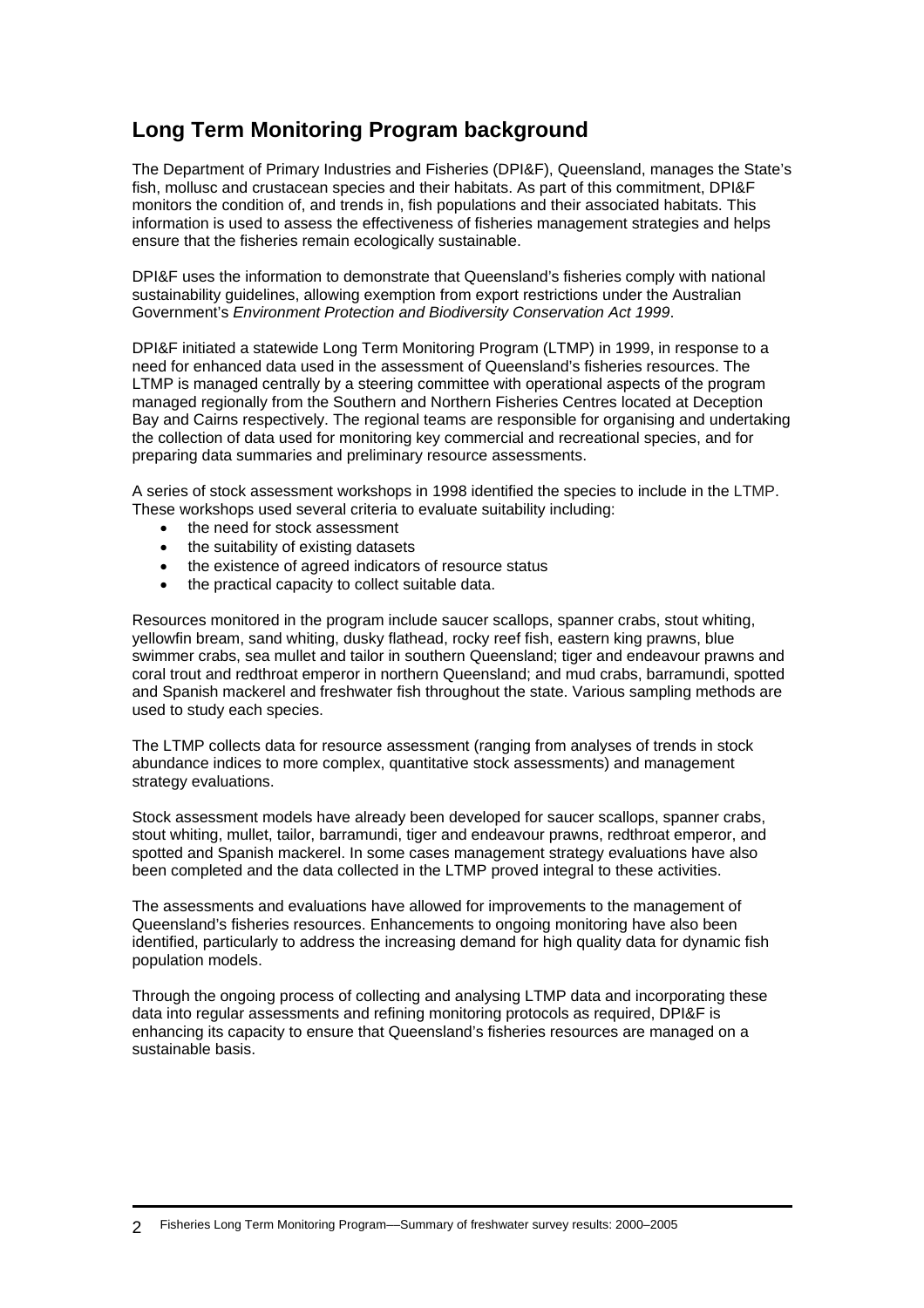## **Introduction**

Queensland's freshwater reaches contain a diverse array of freshwater fish fauna. Over 130 native species are recognised in north eastern Australia which is approximately half of the fish fauna of the Australian continent (Pusey e*t al*. 2004). In addition to these freshwater fishes, many other species from marine or estuarine families utilise freshwater riverine reaches of Queensland during some stage of their lifecycle. These include a number of fish species important to recreational, indigenous and commercial fishing, such as mullet (Mugilidae), barramundi (Centropomidae), mangrove jack (Lutjanidae), bigeye trevally (Carangidae), bream (Sparidae) and some sharks and rays (Carcharhinidae and Dasyatidae).

The sustainability of freshwater fish is highly dependent on suitable riverine habitat as species diversity and populations are closely linked to habitat conditions. Changes in the water quality or temperature of the river can stress fish populations and the loss of riparian and instream vegetation can affect the habitat in which fish live. Barriers such as dams and weirs can impede migrations and movements of fish preventing spawning and access to food. Exotic fish species including carp *(Cyprinus carpio*), tilapia (*Tilapia, Oreochromis* spp.) and mosquitofish (*Gambusia* spp.) may compete with, or prey on, the eggs and juveniles of native species.

The majority of recreational, indigenous and commercially important fish in rivers are from wild stocks. These fisheries are therefore dependent on the maintenance of viable river systems and the implementation of appropriate fishing regulations to ensure adequate recruitment of fish into the populations.

The Department of Primary Industries and Fisheries (DPI&F) Long Term Monitoring Program (LTMP) has monitored the freshwater fish of 10 river systems in Queensland since 2000. The program uses fishery independent electrofishing sampling techniques to collect annual information on populations of key recreational and commercial species.

The sustainability of native freshwater fish stocks is highly dependent on the condition of the freshwater habitat. The program collects ancillary information on water quality and habitat conditions, and this may help to correlate changes in fish community structure. Data collected may provide early warning on declines, or show increases in fish numbers. Trends in abundance may be linked to changes in habitat, flow management, construction of fishways or introduction of fisheries regulations.

Noxious fish are monitored as a part of the LTMP surveys to assist in the development of management strategies to control their populations. The information collected during the annual LTMP surveys will be used to develop improved management practices, to target research to solve identified problems, and to provide advice to water managers and land management agencies on the impact of their activities.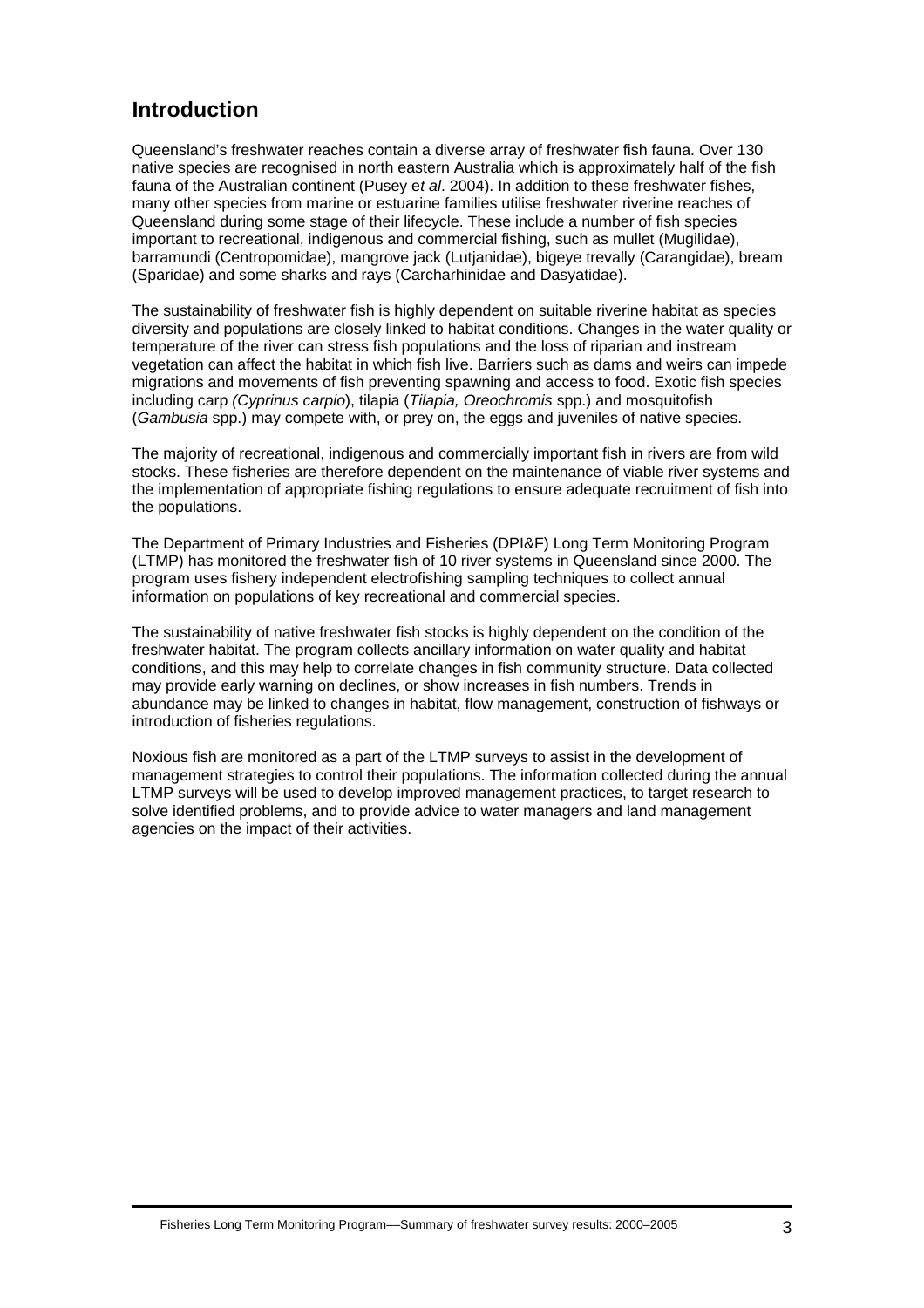## **Objectives**

The objectives of the freshwater monitoring program are to monitor selected rivers for changes in:

- species diversity and abundance
- length structure of key recreational and commercial species
- occurrence of exotic fish species.

The objectives of this report are to provide a summary of:

- the methods used to conduct annual freshwater surveys
- the annual survey results from 2000 to 2005 including trends in the length and relative abundance of key commercial and recreational fish species for each river system, and trends in the water quality and habitat of each system.

## **Methods**

For detailed sampling protocols see the document "Fisheries Long Term Monitoring Program Sampling Protocol – Freshwater: (2000 onwards) Section 1" DPI&F (2006).

## **Sites**

Ten rivers are monitored by the program (Figure 1). In each river, seven reaches, each containing six random locations, are sampled.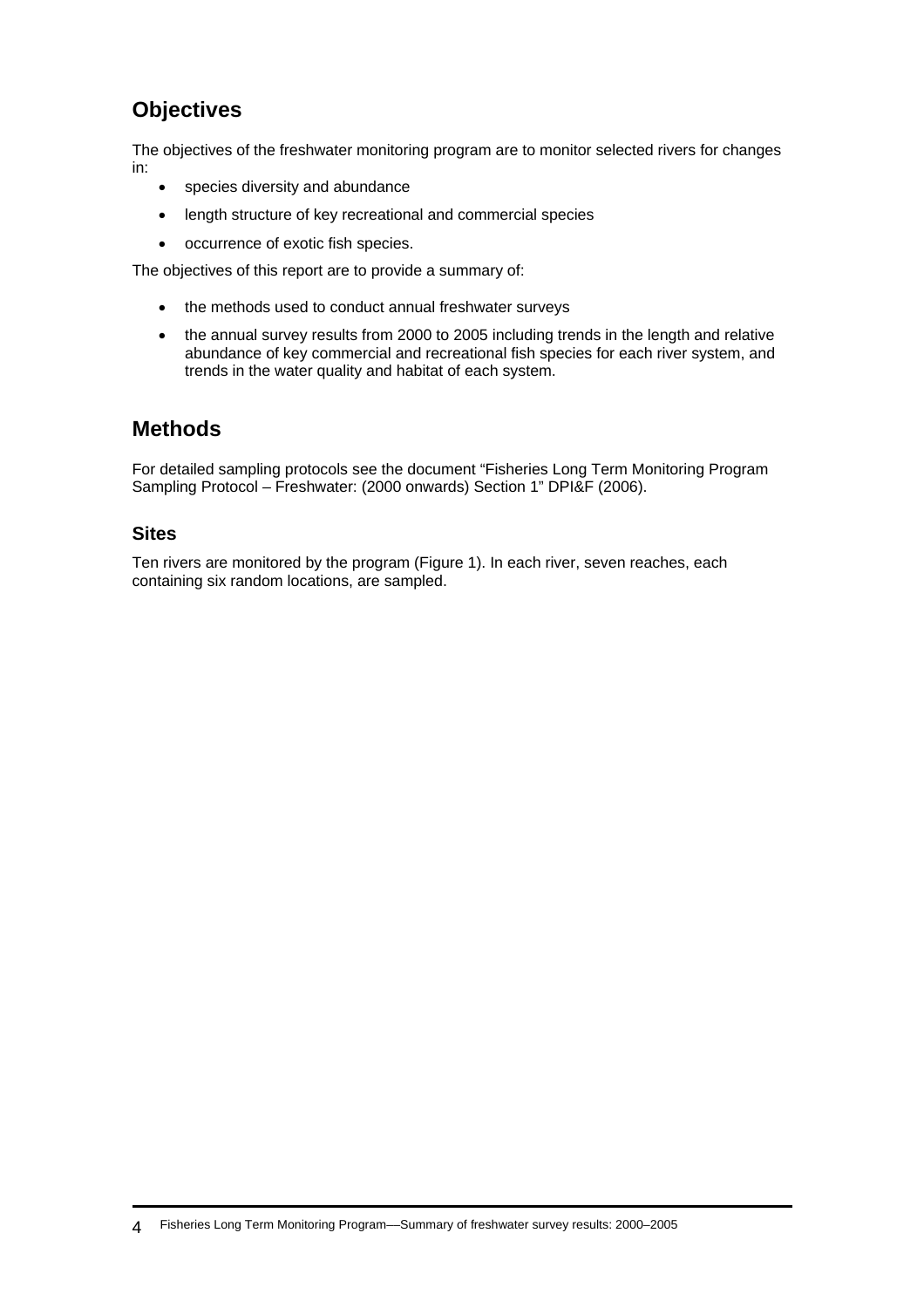

### **Figure 1. Location of river systems monitored by the Long Term Monitoring Program.**

### *Rivers*

The river systems were selected based on the following criteria:

- level of recreational angling pressure
- importance to commercial fisheries in adjacent coastal/estuarine areas
- likelihood of changes in the near future (e.g. fishway installation, water infrastructure development)
- previous monitoring at established sites
- representative of a north east coastal, south east coastal, gulf or inland system
- level of modification (at least one relatively unmodified river in each region was chosen).

River systems chosen for monitoring include (Figure 1):

South east coastal drainage

- Noosa River
- **Mary River**
- Albert/Logan Rivers

West of the Great Dividing Range

- Condamine/Balonne River
- Warrego River

North east coastal systems

- Johnstone River
- Herbert River
- Daintree River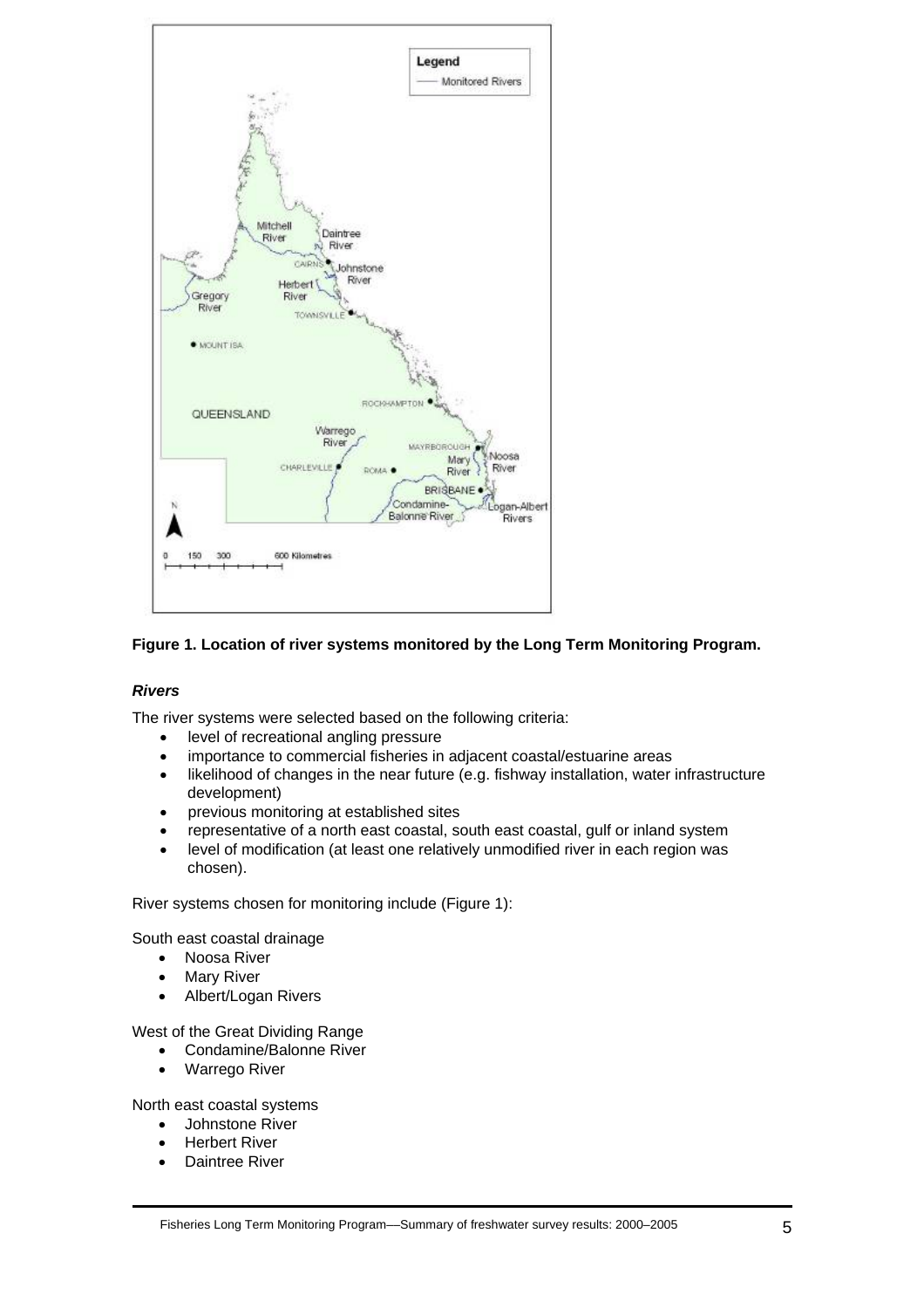Gulf of Carpentaria drainage

- **Gregory River**
- Mitchell River

### *Reach selection and sampling*

Sections of each river were selected that were navigable and fishable by an electrofishing boat and normally in the lower two-thirds of the river systems. On all river systems, reaches upstream of any low weirs, which occasionally or regularly drown out, were included. Reaches upstream of major dams were included on the Condamine and Warrego Rivers as yellowbelly (*Macquaria ambigua*), the main angler target species, may have self-sustaining populations upstream of the major dams. However impounded waters, which inundate more than the width of the main river channel, were excluded. On coastal river systems, tidal freshwaters were included if they were known to be consistently fresh. This was indicated by the presence of freshwater aquatic plants, including *Vallisneria gigantea* and by local knowledge.

Selected sections of each river were divided into two kilometre reaches and numbered from the source of the river. Random numbers were used to select seven sampling reaches on each river. If no access was available for a selected reach, the next upstream reach was used. Once reach selection was finalised, Global Positioning System (GPS) coordinates of the upstream and downstream limits were recorded. Reach locations were fixed for all sampling years. Reaches were divided into up to 80 shot locations, 50 m long, and numbered from upstream to downstream alternating from the left to right. Each year, six navigable shot locations were randomly sampled within each reach.

### **Times**

Approximately one week is allocated to sample each coastal river system, including travel between reaches (Table 1).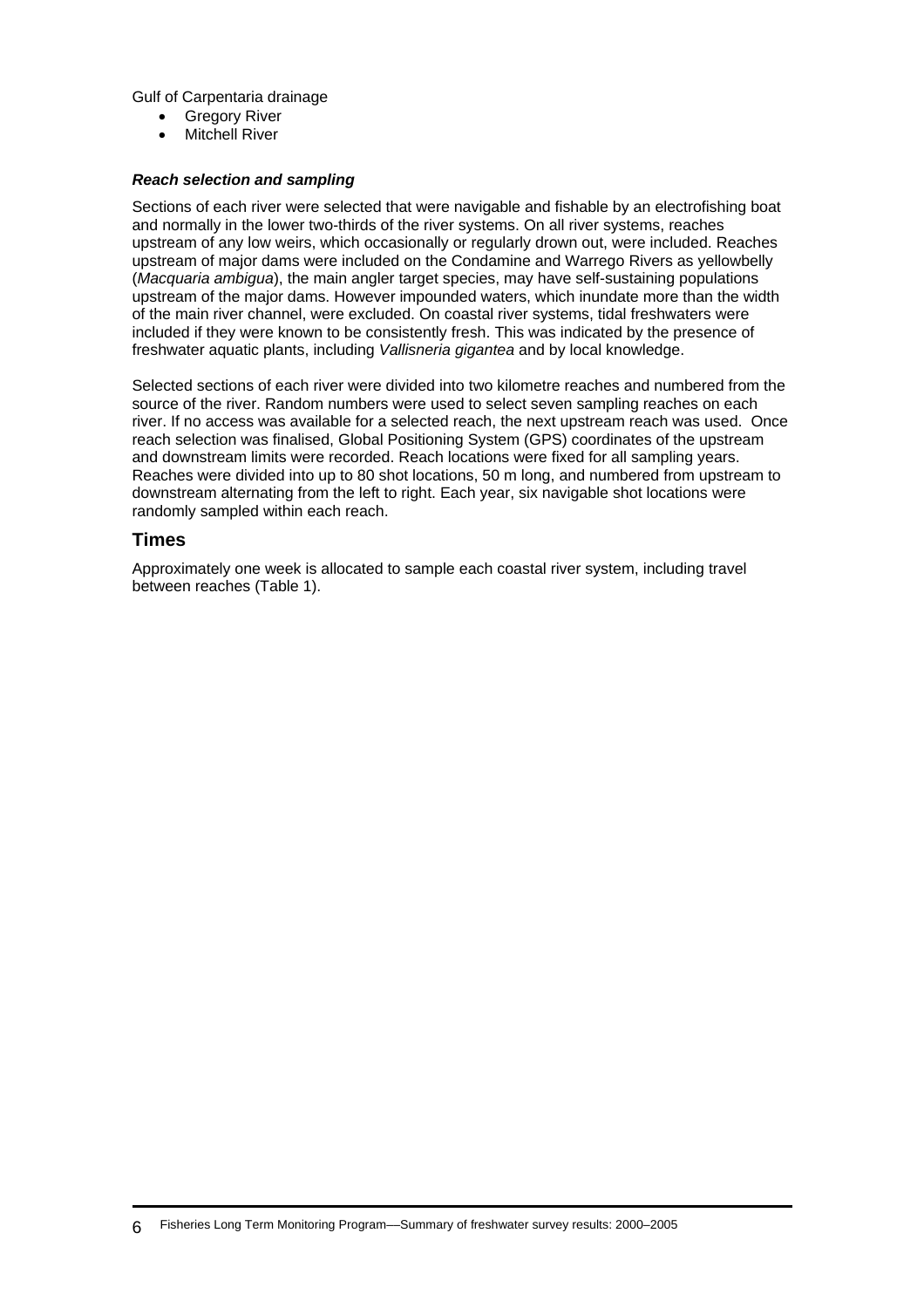**Table 1. Approximate survey times for the LTMP freshwater surveys in north and south Queensland between 2000 and 2005. Shading indicates the regular sampling periods, and years indicate when sampling has been conducted outside regular sampling times.** 

| <b>River System</b>     | Feb | <b>Mar</b> | Apr | May | Jun  | Jul | Aug          | <b>Sep</b>   | Oct |
|-------------------------|-----|------------|-----|-----|------|-----|--------------|--------------|-----|
| Noosa River             |     |            |     |     |      |     |              |              |     |
| Mary River              |     |            |     |     |      |     |              |              |     |
| Albert-Logan River      |     |            |     |     |      |     |              |              |     |
| Condamine-Balonne River |     |            |     |     | 2001 |     |              |              |     |
| Warrego River           |     |            |     |     | 2001 |     |              |              |     |
| Daintree River          |     |            |     |     |      |     | 2000<br>2001 |              |     |
| <b>Mitchell River</b>   |     |            |     |     |      |     | 2000<br>2001 |              |     |
| <b>Gregory River</b>    |     |            |     |     |      |     | 2000<br>2001 |              |     |
| Johnstone River         |     |            |     |     |      |     | 2002         | 2000<br>2001 |     |
| <b>Herbert River</b>    |     |            |     |     |      |     |              | 2000<br>2001 |     |

## **On-site procedures**

Sampling is conducted using a flat bottomed electrofishing vessel. This method involves an electric current being passed through the water to temporarily stun fish. The current is adjusted at each reach for the prevailing temperature and conductivity.

One standard electrofishing shot covers a 50 m section adjacent to the river bank, with total power on time of 5 minutes. Two parallel bank runs are conducted between 10 and 15 m from the bank or the edge of emergent vegetation, to ensure the capture of mid-water and pelagic species (Figure 2). The 50 m parallel runs are approximately one minute in duration and both are conducted travelling upstream from the same starting point. To minimise pushing fish ahead of the boat the electrofisher power is alternated on and off at 12 second intervals. Ten perpendicular runs are then conducted, one at every five metres (Figure 2). During each run into the bank the boat travels four metres for eight seconds, pauses at the bank for eight seconds and then reverses four metres away from the bank for eight seconds. This sampling method was designed to sample both pelagic and demersal species.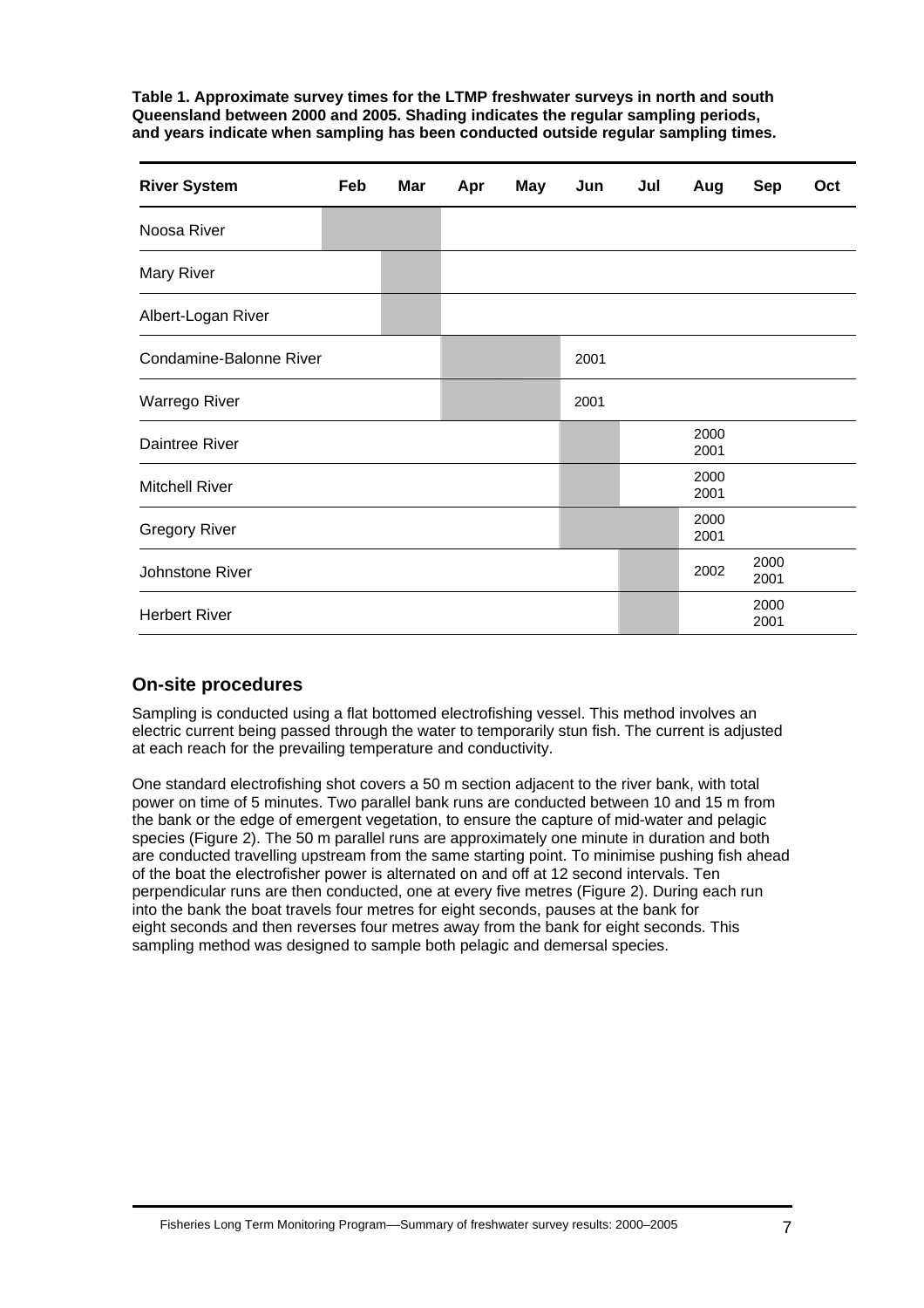

#### **Figure 2. A standard shot, showing the two components: shots parallel and perpendicular to the bank. During the parallel shot, two runs are made, alternating the sections run with the electrofisher on and off. During the perpendicular shot, the electrofisher remains on for the entire 24 seconds of each shot.**

Stunned fish are collected during and after electrofishing using soft-material dip-nets and are placed in an aerated holding tank. Abundance data are recorded for all species captured. The lengths of fish are also recorded for all commercial and recreational target species and exotic species.

Water quality is measured at the surface (0.5 m depth), with dissolved oxygen, temperature, salinity, conductivity, turbidity and pH being recorded with a digital analyser. In depths of more than three metres a bottom set of water quality measurements are also recorded. A Secchi depth reading is taken as a measure of water clarity.

For each shot location visual estimates are recorded of:

- stream structure
- water level
- river velocity
- disturbance
- riparian vegetation
- stream habitat
- bank habitat
- substrate
- riparian cover.

Further details of sampling procedures are documented in DPI&F (2006).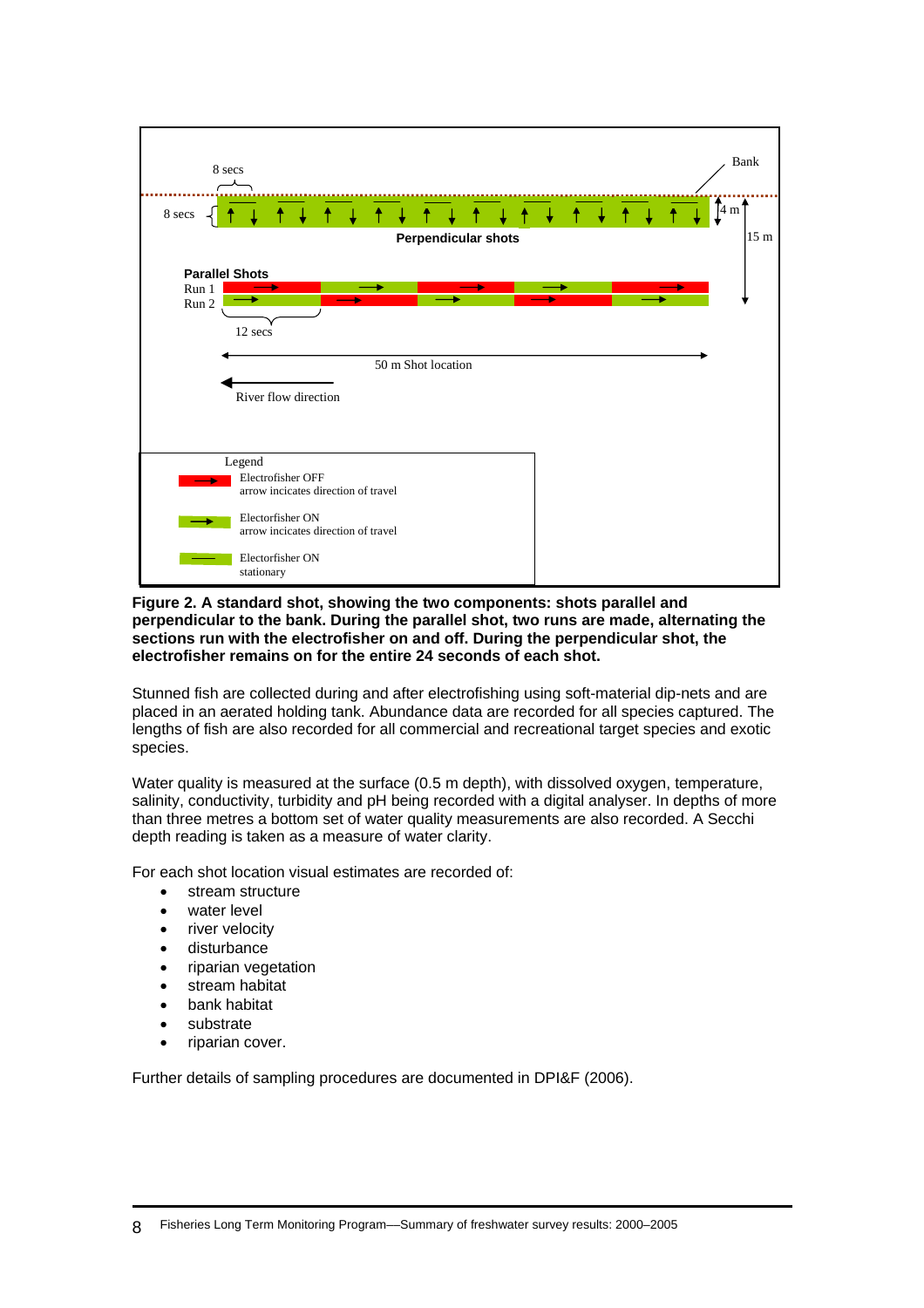## **Species of interest**

The target commercial, recreational and exotic species for which length and abundance information is collected each year are listed in Table 2.

| <b>Scientific name</b>         | <b>Common name</b>    |
|--------------------------------|-----------------------|
| Acanthopagrus australis        | yellowfin bream       |
| Acanthopagrus berda            | pikey bream           |
| Anguilla australis             | Southern shortfin eel |
| Anguilla obscura               | Pacific shortfin eel  |
| Anguilla reinhardtii           | longfin eel           |
| Arius berneyi                  | highfin catfish       |
| Arius midgleyi                 | silver cobbler        |
| Arrhamphus sclerolepis         | snubnose garfish      |
| Bunaka gyrinoides              | greenback gudgeon     |
| Carassius auratus              | goldfish              |
| Chanos chanos                  | milkfish              |
| Cyprinus carpio                | European carp         |
| Hephaestus carbo               | coal grunter          |
| Hephaestus fuliginosus         | sooty grunter         |
| Kuhlia rupestris               | jungle perch          |
| Lates calcarifer               | barramundi            |
| Leiopotherapon unicolor        | spangled perch        |
| Liza argentea                  | goldspot mullet       |
| Lutjanus argentimaculatus      | mangrove jack         |
| Maccullochella peeli mariensis | Mary River cod        |
| Maccullochella peeli peeli     | Murray cod            |
| Macquaria novemaculeata        | Australian bass       |
| Megalops cyprinoides           | oxeye herring         |
| Mesopristes argenteus          | silver grunter        |
| Mugil cephalus                 | sea mullet            |
| Neosilurus ater                | black catfish         |
| Neosilurus hyrtlii             | Hyrtl's catfish       |
| Oxyeleotris lineolata          | sleepy cod            |
| Oxyeleotris selheimi           | blackbanded gudgeon   |
| Platycephalus fuscus           | dusky flathead        |
| Porochilus rendahli            | Rendahl's catfish     |
| Scortum hillii                 | leathery grunter      |
| Selenotoca multifasciata       | striped scat          |
| Strongylura krefftii           | freshwater longtom    |
| Tandanus tandanus              | freshwater catfish    |
| Tilapia mariae                 | spotted tilapia       |
| <b>Toxotes chatareus</b>       | sevenspot archerfish  |
| Trachystoma petardi            | pinkeye mullet        |

**Table 2. List of freshwater commercial or recreational target species and exotic species for which the Long Term Monitoring Program freshwater surveys collect length and abundance data.** 

Fish species identification in the field and laboratory was facilitated by using several fish identification books and field guides (Allen *et al.* 2002, Herbert and Peters 1995, Johnson 2000, and McDowall 1996). Species that were not identified in the field or laboratory were sent to Jeff Johnson of the Queensland Museum for formal identification.